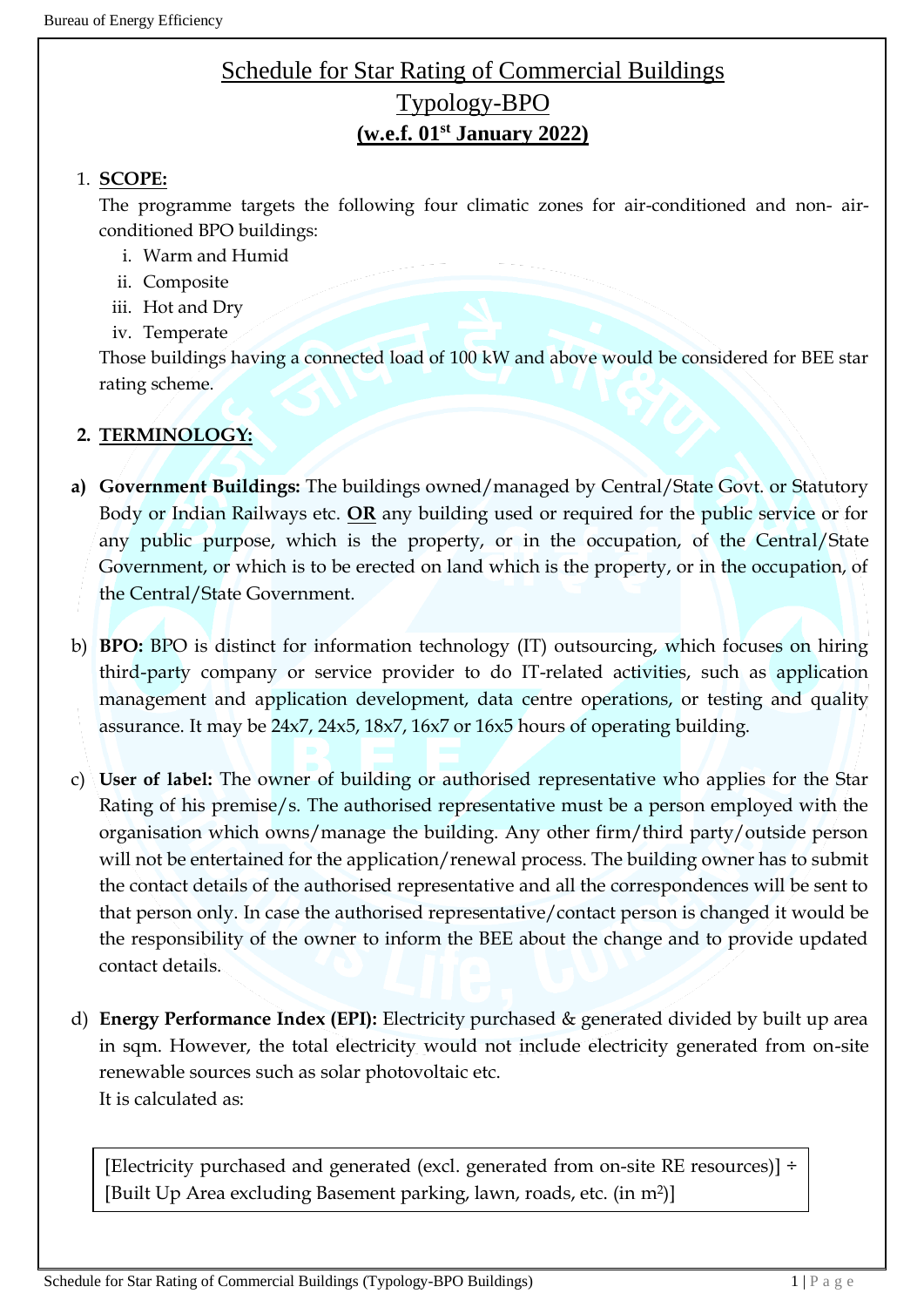e) **AAhEPI:** AAhEPI (Wh/hr/m<sup>2</sup>) is defined as Average Annual hourly EPI of a building. It is calculated as:

This value is independent of time and therefore applicable to all types of BPO operations.

[EPI/(Daily hours of Operation x days of operation in a week x 52 weeks in a year)] x 1000

AAhEPI in Wh/hr/m2 will be considered for rating the building.

For building having multiple towers/floors having non-uniform working hours the AAhEPI will be calculated for individual towers/floors and average of those will be net AAhEPI.

f) **IAME:** It is an abbreviation for Independent Agency for Monitoring and Evaluation. The Bureau will appoint an independent agency to evaluate the program impact and process of application on periodic basis.

## **3. SCHEME PARTICIPATION PROCESS:**

- i. To apply for 'Star Rating of BPO Buildings', a standardized format is developed for collection of actual energy consumption. Data required includes building's built-up area, conditioned and nonconditioned area, type of building, hours of operation of the building in a day, climatic zone in which building is located, and other related information of the facility. The format for application and submitting Building Information and Energy Data details is enclosed as **Annexure-A** and **Annexure-I** respectively.
- ii. Building owner can register for each building either manually or electronically. Initially the applications would be scrutinized on manual submission. The application for each building shall be accompanied by the non – refundable registration fees. The fees can be submitted either electronically (print of the receipt would be required to be sent with application) or in the form of a crossed bank draft issued in the name of Bureau of Energy Efficiency payable at New Delhi. The fees structure for registration and renewal is provided in **Section-5**.
- iii. Building owner(s)/ or their authorized representatives will enter into an agreement (as **Annexure– B**) on a non-judicial stamp paper worth Rs.100/- (rupees one hundred only), with the Bureau of Energy Efficiency (hereinafter called the Bureau) agreeing to abide by the terms and conditions of the scheme. The agreement will be valid for a period of three years from the date of issuance of the certificate for Star rating.
- iv. After receiving the complete application for the building, the Bureau would scrutinize the application, and seek further information, if require. The Bureau would authorize the use of label after completion of the scrutiny of the application. The Bureau will have the right to conduct an energy audit or any other form of assessment regarding the information provided by the builder whenever there are grounds for the same.
- **4. RENEWAL PROCESS:** For renewal of the Star Rating, the applicant has to apply for renewal within six months from the date of expiry of validity period (i.e., three years from the date of issuance of Certificate). All the documents as required for registration has to be submitted with latest data/information. Fees for renewal is given in **Section-5**.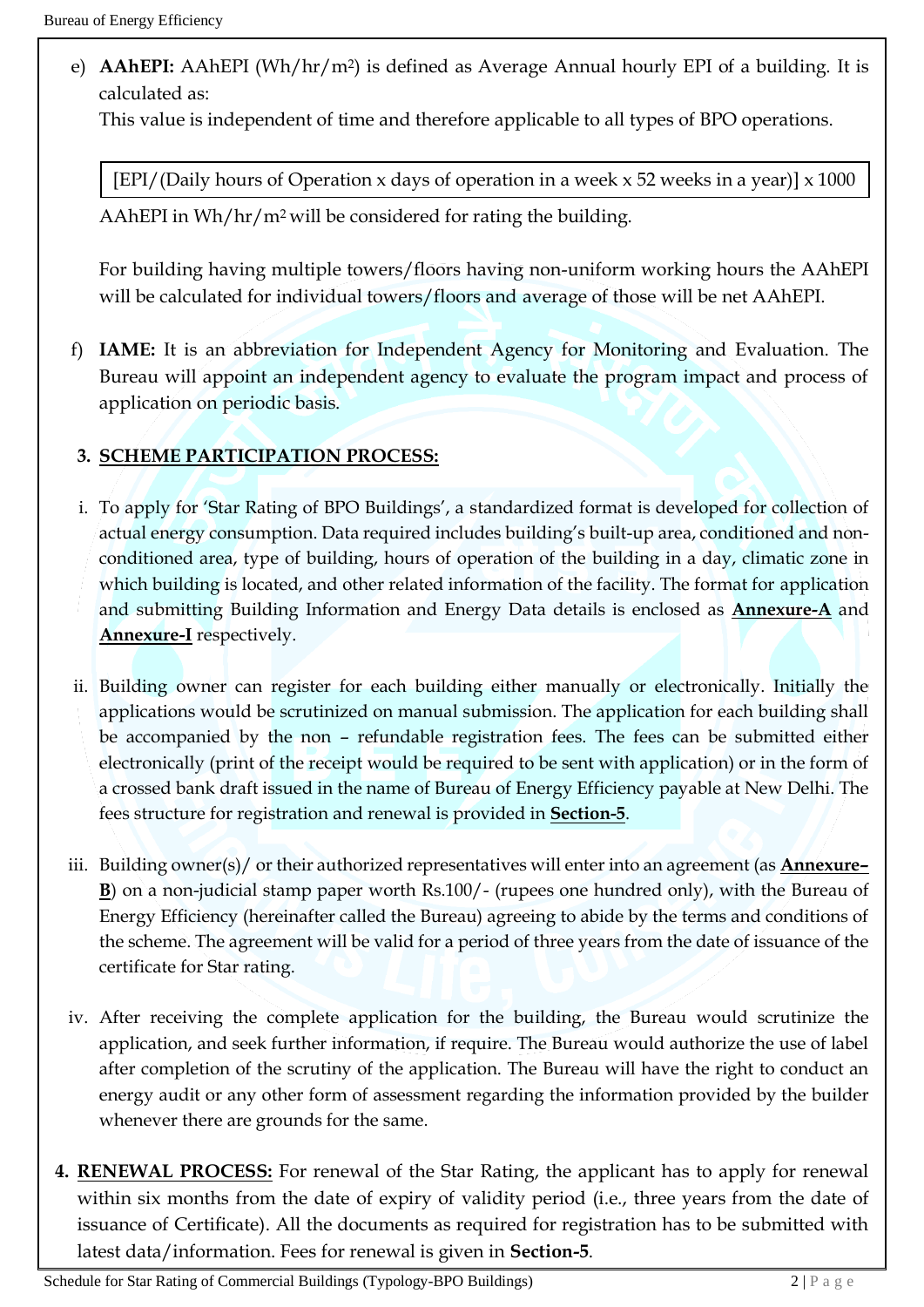After submitting the documents and requisite fees, BEE will verify the data and after the assessment appropriate certificate and plaque will be issued.

**Note:** If the owner fails to apply within three months from date of expiry of the existing star rating validity period the application will be considered as new application and registration fees for new application will be applicable.

# 5. **FEES**

| <b>Registration Fees</b>                                                                                          | Rs. 1 Lakh/Project |
|-------------------------------------------------------------------------------------------------------------------|--------------------|
| Renewal (with upgradation) or only upgradation<br>(On request of building owner before expiry of validity period) | Rs. 25,000/Project |
| <b>Renewal (without upgradation) or Downgrading</b>                                                               | Rs. 10,000/Project |

**NOTE**: In case of change in BUA (within two years of application date) at the time of renewal if slab is changed, additional fees of 20 thousand needs to pay by the building owner.

**6. STAR RATING TABLE:** The Star Rating Band is formed by straight line equations is in the form y=(**a\*b**) +c, where 'b' denotes the percentage of AC area out of total built-up area. **Table for Star Rating of the BPO Building**

| Table for Star Kating of the BPO Building |
|-------------------------------------------|
|-------------------------------------------|

| <b>Climatic Zone</b> | 1 Star           | 2 Star           | 3 Star           | 4 Star           | 5 Star           |
|----------------------|------------------|------------------|------------------|------------------|------------------|
| Composite            | $y = 0.21x + 28$ | $y = 0.18x + 24$ | $y = 0.15x + 20$ | $y = 0.12x + 16$ | $y = 0.09x + 12$ |
| Hot & Dry            | $y = 0.1x + 24$  | $y = 0.08x + 20$ | $y = 0.06x + 16$ | $y = 0.04x + 12$ | $y = 0.02x + 8$  |
| Warm & Humid         | $y = 0.17x + 36$ | $y = 0.14x + 32$ | $y = 0.11x + 28$ | $y = 0.08x + 24$ | $y = 0.05x + 20$ |
| Temperate            | $y = 0.13x + 31$ | $y = 0.11x + 27$ | $y = 0.09x + 23$ | $y = 0.07x + 19$ | $y = 0.05x + 15$ |

The equations provide the upper limit of the corresponding Star Rating. Lower limit will be the value obtained by the equation of next higher rating.

Exp.: for a building, in composite climatic zone and if AC area is 65% then,

lowest AAhEPI value for 1 star will be:  $0.21*65 + 28 = 41.65$  wh/hr./sqm.

Lower limit for 2-star building will be:  $0.81*65 + 24 = 35.7$  wh/ hr./sqm.

So, any building having 65% AC area, and having AAhEPI less than 41.65 wh/hr./sqm. but equals to or more than 37.5 wh/hr./sqm. that building will be awarded 2-star rating.

7. **STAR RATING LABEL/PLAQUE:** The renewal/registration fees will consist cost of ONE plaque, however the building owner can request for duplicate plaques by paying Rs.5000 per plaque additionally. Design and dimensions of the plaque is attached as **Annexure-II**.

# 8. **ADHERENCE TO LABEL/PLAQUE SPECIFICATION:**

i. The user of label is solely responsible for the adherence to the specification of the label prescribed by BEE and the authenticity of the documents submitted. However, in case of a new building, the building owner(s)/ or their authorized representatives would be required to submit the detailed information in respect of the building and its energy performance after completion of 1 year of operation with full occupancy of the building.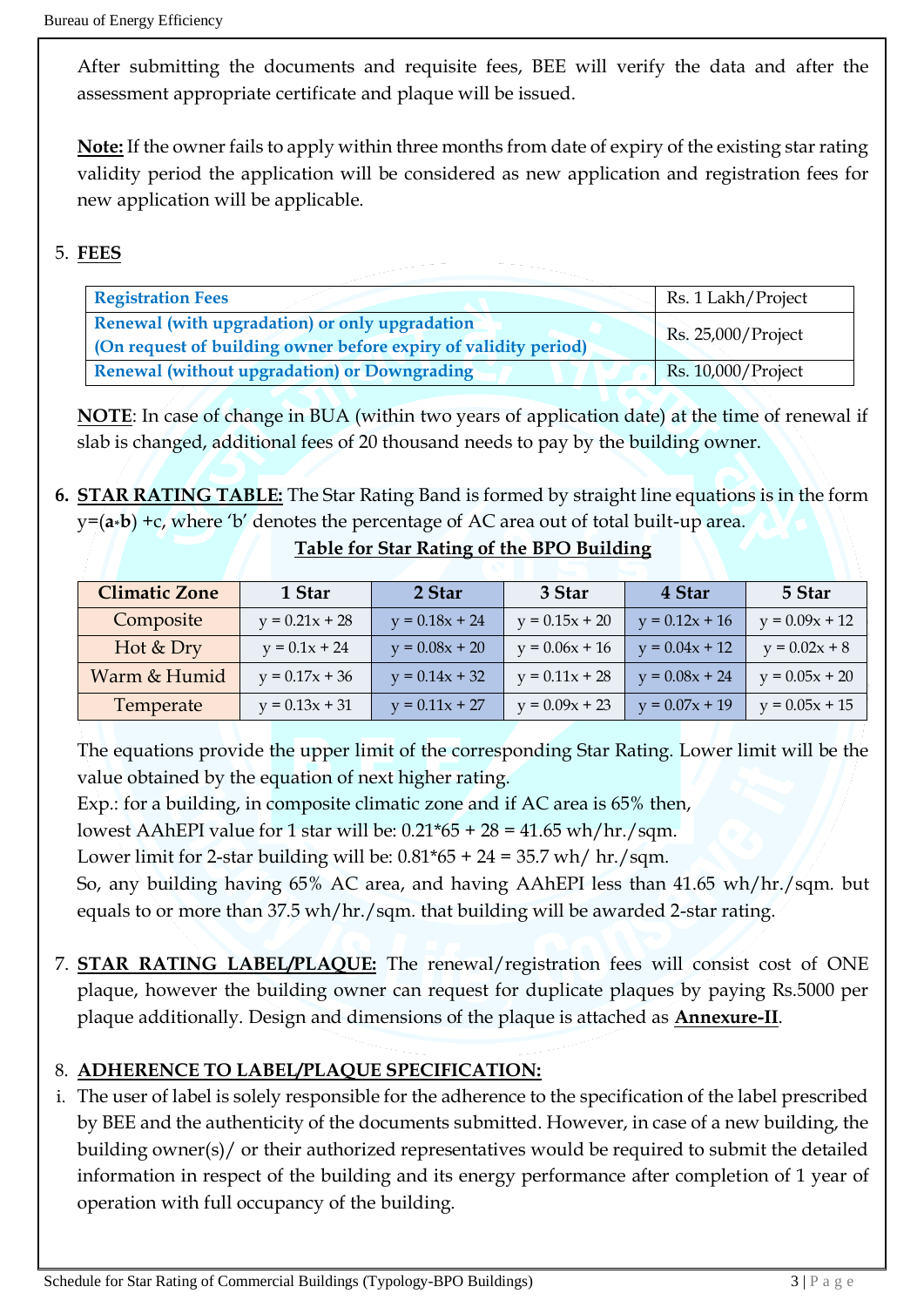- ii. Building owner shall be given a time frame of one month after the expiry of each year to file the Building Information and Energy Data for the previous year, failing which BEE shall inform the owner of the lapse and after the expiry of the notice period of one month, the label shall be withdrawn temporarily and owner shall be requested to furnish the information. The entire communication shall take place for a maximum period of six months failing which the label shall be permanently withdrawn for the building and information shall be displayed on BEE's website and in public domain.
- iii. The user of label shall be solely responsible for ensuring:
	- a) the accuracy of the information displayed on the label or any public claim for label level
	- b) compliance to the terms and condition of the scheme,
	- c) directions of the Bureau on the implementation of the scheme
	- d) payment of any compensation adjudicated by any court/tribunal to any person for any information displayed on the label.

## **9. LABEL VERIFICATION PROCESS:**

- i. The Bureau through its authorized representatives would verify the label content and the manner of display on the building.
- ii. The Bureau may conduct sample verification of building for accuracy of the information provided by the building owner and the EPI either on its own or through a third party. This sample verification may be conducted without prior notice. The results of the sample check may be put in the public domain, if required.
- iii.The user of the label would agree to make available the drawings of the building/facility and provide access to the building to the authorized representative of the Bureau.
- iv.If it is noticed that the building does not conform to the authorized label specification then a second verification will be done with an authorized representative of the building owner. The date and time for the second check will be decided by the Bureau and the Building owner will be informed at least 48 hours in advance and if no representative is present then the second check results will be binding on the building owner.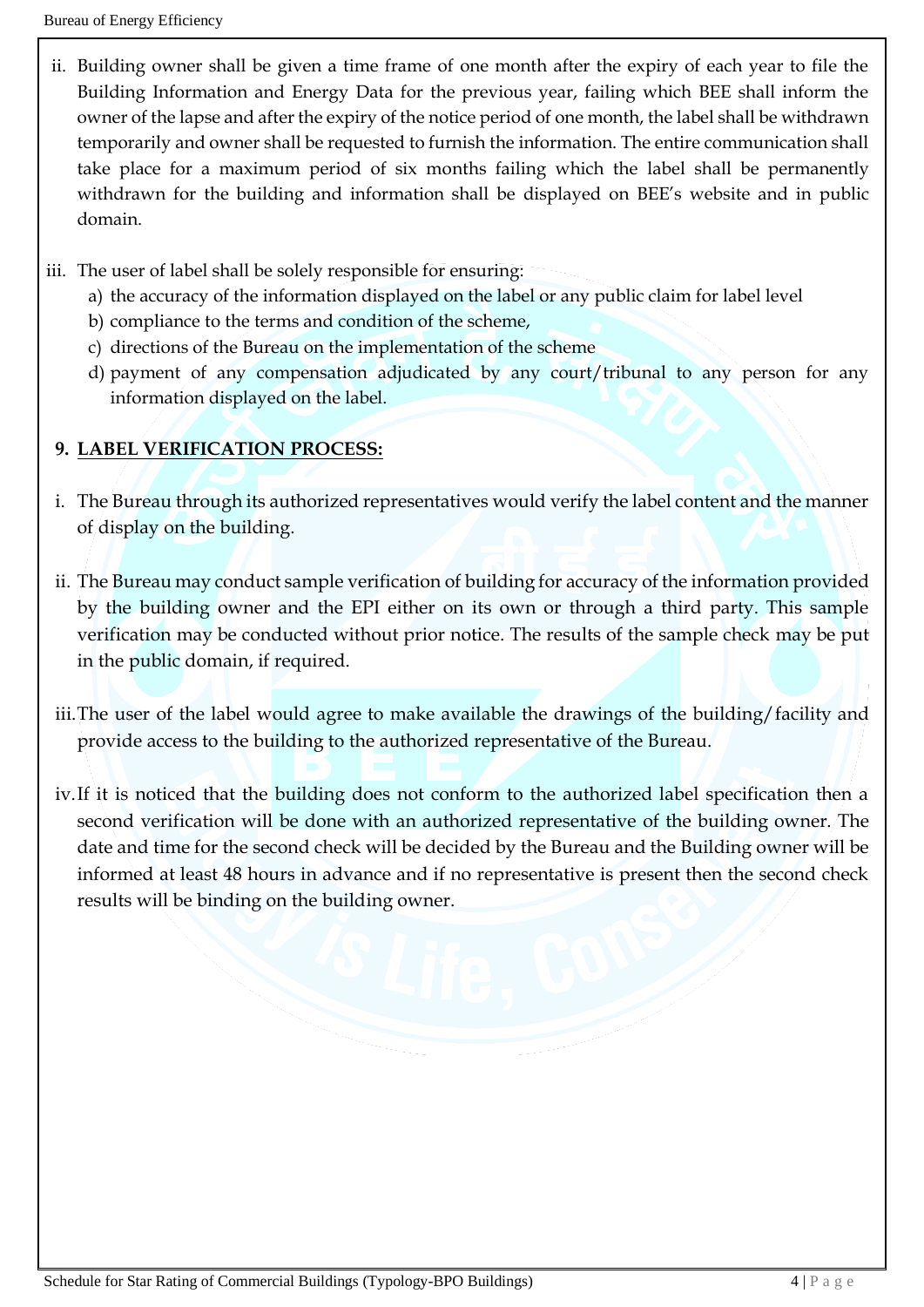# Application Form for Participation and Agreement

# *(ON THE LETTER HEAD OF THE COMPANY/FIRM)*

The Director General Bureau of Energy Efficiency 4 th Floor, Sewa Bhawan, R. K. Puram, New Delhi-66

# **Subject: Application for Participation in the BEE Star Rating of Commercial Buildings**

I/We are the building owner(s)/authorized representative of (building name and address) owned by (full name of developer/ firm) hereby apply for participation in the scheme **"BEE Star Rating of Commercial Buildings"**.

I/We have gone through the scheme for **the BEE Star Rating of Commercial Buildings**, and we agree to abide by the terms and conditions of the scheme. I/We am/are willing to enter into an agreement for participating in the scheme. The duly signed complete agreement is enclosed.

# **Application Fees Payment Details**

(Write N/A if not required, also mention the reason for waiver and enclose copy of the supporting document) -

| DD No.                              |                                                        |
|-------------------------------------|--------------------------------------------------------|
| <b>Issue Date</b>                   |                                                        |
| <b>Issuing Bank and Branch Name</b> |                                                        |
| <b>Online Payment details-</b>      |                                                        |
| Transaction No.                     |                                                        |
| Date of Transaction                 |                                                        |
| Amount                              |                                                        |
| Payment through                     | : (Internet Banking/Credit Card/Debit Card/UPI/Others) |
| <b>Bank Name</b>                    |                                                        |
|                                     |                                                        |

### **Encl:**

- (i) Copy of Payment Receipt/DD
- (ii) Agreement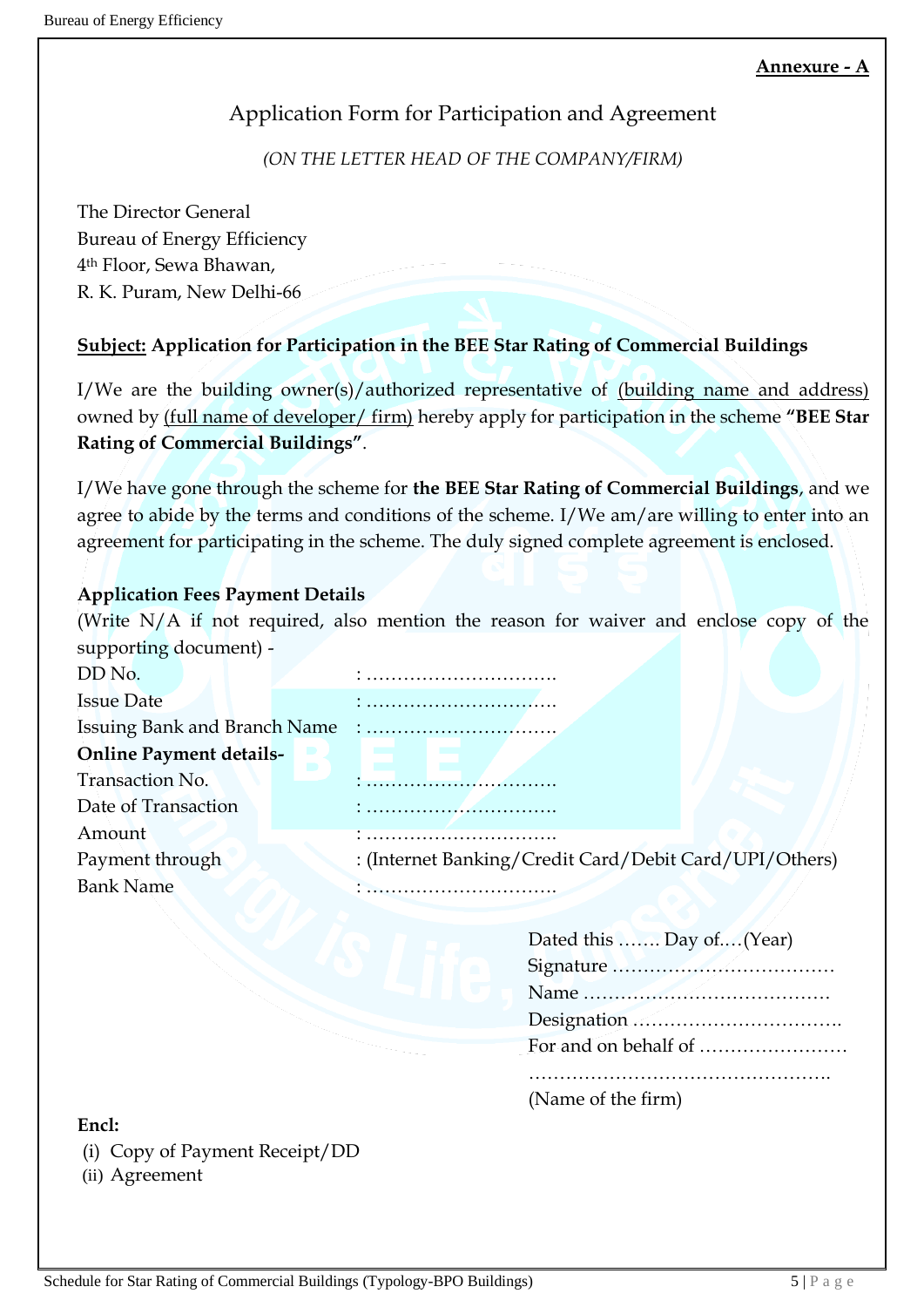# **Building Information and Energy Data**

# **Name of the Building:**

# City:

| <b>Primary Data</b><br>Year:<br><b>Sl. No.</b><br>Value<br>Item<br>Connected Load (kW) or Contract Demand (kVA)<br>1<br>Installed capacity: DG/ GG Sets (kVA or kW)<br>$\overline{2}$<br>a) Annual Electricity Consumption, purchased from Grid (kWh)<br>3<br>b) Annual Electricity Consumption, through Diesel Generating (DG)/Gas<br>Generating (GG) Set(s) (kWh)<br>c) Total Annual Electricity Consumption, Utilities + DG/GG Sets (kWh)<br>a) Annual Cost of Electricity from Grid<br>$\overline{4}$<br>b) Annual Cost of Electricity generated through DG/GG Sets (Rs.)<br>c) Total Annual Electricity Cost, Utilities + DG/GG Sets (Rs.)<br>Area of the building<br>Built Up Area floor wise (sqm) with No. of rooms<br>5<br>(exclude parking, lawn,<br>Conditioned Area (in sqm)<br>roads, etc.)<br>Conditioned Area (as % of built-up area)<br>Working hours (e.g., day working / 24 hour working)<br>6<br>$\overline{7}$<br>Working days/week (e.g., 5/6/7 days per week)<br>Total no. of Employees<br><b>BPO</b><br>8<br>Average.no. of Persons at any time in building during working hours<br>9<br>a) Installed capacity of Air Conditioning System (TR)<br>b) No. of Window and Split ACs with capacity (TR)<br>c) No. of Water coolers and Air Heaters<br>Installed lighting load (kW) (if available)<br>10<br>HSD (or any other fuel oil used, specify)/Gas Consumption in DG/GG Sets<br>12<br>(liters/cu. meters) in the year<br>Fuel (e.g., FO, LDO, LPG, NG) used for generating steam/water heating in the<br>13<br>year (in appropriate units)<br>14<br>Water Requirement (liters or cubic meters/day) if available<br>Major Loads in Building e.g., Lighting, cooling tower pump, water pumping motors,<br>15<br>Transformer details, present power factor, Boilers, etc.<br>(Insert additional rows if required)<br>Name<br><b>Sl. No.</b><br>kW Load/KVA/Ton<br>$\mathbf{1}$<br>2<br>Average Annual hourly EPI (AAhEPI) in (Wh/hr/sqm)<br>16<br>Energy includes electricity purchased and generated (excluding electricity<br>generated from on-site renewable resources)<br>Star Label applied for |    |  |  | Table 1: Information and Energy Data |  |  |
|-----------------------------------------------------------------------------------------------------------------------------------------------------------------------------------------------------------------------------------------------------------------------------------------------------------------------------------------------------------------------------------------------------------------------------------------------------------------------------------------------------------------------------------------------------------------------------------------------------------------------------------------------------------------------------------------------------------------------------------------------------------------------------------------------------------------------------------------------------------------------------------------------------------------------------------------------------------------------------------------------------------------------------------------------------------------------------------------------------------------------------------------------------------------------------------------------------------------------------------------------------------------------------------------------------------------------------------------------------------------------------------------------------------------------------------------------------------------------------------------------------------------------------------------------------------------------------------------------------------------------------------------------------------------------------------------------------------------------------------------------------------------------------------------------------------------------------------------------------------------------------------------------------------------------------------------------------------------------------------------------------------------------------------------------------------------------------------------------------------------------------|----|--|--|--------------------------------------|--|--|
|                                                                                                                                                                                                                                                                                                                                                                                                                                                                                                                                                                                                                                                                                                                                                                                                                                                                                                                                                                                                                                                                                                                                                                                                                                                                                                                                                                                                                                                                                                                                                                                                                                                                                                                                                                                                                                                                                                                                                                                                                                                                                                                             |    |  |  |                                      |  |  |
|                                                                                                                                                                                                                                                                                                                                                                                                                                                                                                                                                                                                                                                                                                                                                                                                                                                                                                                                                                                                                                                                                                                                                                                                                                                                                                                                                                                                                                                                                                                                                                                                                                                                                                                                                                                                                                                                                                                                                                                                                                                                                                                             |    |  |  |                                      |  |  |
|                                                                                                                                                                                                                                                                                                                                                                                                                                                                                                                                                                                                                                                                                                                                                                                                                                                                                                                                                                                                                                                                                                                                                                                                                                                                                                                                                                                                                                                                                                                                                                                                                                                                                                                                                                                                                                                                                                                                                                                                                                                                                                                             |    |  |  |                                      |  |  |
|                                                                                                                                                                                                                                                                                                                                                                                                                                                                                                                                                                                                                                                                                                                                                                                                                                                                                                                                                                                                                                                                                                                                                                                                                                                                                                                                                                                                                                                                                                                                                                                                                                                                                                                                                                                                                                                                                                                                                                                                                                                                                                                             |    |  |  |                                      |  |  |
|                                                                                                                                                                                                                                                                                                                                                                                                                                                                                                                                                                                                                                                                                                                                                                                                                                                                                                                                                                                                                                                                                                                                                                                                                                                                                                                                                                                                                                                                                                                                                                                                                                                                                                                                                                                                                                                                                                                                                                                                                                                                                                                             |    |  |  |                                      |  |  |
|                                                                                                                                                                                                                                                                                                                                                                                                                                                                                                                                                                                                                                                                                                                                                                                                                                                                                                                                                                                                                                                                                                                                                                                                                                                                                                                                                                                                                                                                                                                                                                                                                                                                                                                                                                                                                                                                                                                                                                                                                                                                                                                             |    |  |  |                                      |  |  |
|                                                                                                                                                                                                                                                                                                                                                                                                                                                                                                                                                                                                                                                                                                                                                                                                                                                                                                                                                                                                                                                                                                                                                                                                                                                                                                                                                                                                                                                                                                                                                                                                                                                                                                                                                                                                                                                                                                                                                                                                                                                                                                                             |    |  |  |                                      |  |  |
|                                                                                                                                                                                                                                                                                                                                                                                                                                                                                                                                                                                                                                                                                                                                                                                                                                                                                                                                                                                                                                                                                                                                                                                                                                                                                                                                                                                                                                                                                                                                                                                                                                                                                                                                                                                                                                                                                                                                                                                                                                                                                                                             |    |  |  |                                      |  |  |
|                                                                                                                                                                                                                                                                                                                                                                                                                                                                                                                                                                                                                                                                                                                                                                                                                                                                                                                                                                                                                                                                                                                                                                                                                                                                                                                                                                                                                                                                                                                                                                                                                                                                                                                                                                                                                                                                                                                                                                                                                                                                                                                             |    |  |  |                                      |  |  |
|                                                                                                                                                                                                                                                                                                                                                                                                                                                                                                                                                                                                                                                                                                                                                                                                                                                                                                                                                                                                                                                                                                                                                                                                                                                                                                                                                                                                                                                                                                                                                                                                                                                                                                                                                                                                                                                                                                                                                                                                                                                                                                                             |    |  |  |                                      |  |  |
|                                                                                                                                                                                                                                                                                                                                                                                                                                                                                                                                                                                                                                                                                                                                                                                                                                                                                                                                                                                                                                                                                                                                                                                                                                                                                                                                                                                                                                                                                                                                                                                                                                                                                                                                                                                                                                                                                                                                                                                                                                                                                                                             |    |  |  |                                      |  |  |
|                                                                                                                                                                                                                                                                                                                                                                                                                                                                                                                                                                                                                                                                                                                                                                                                                                                                                                                                                                                                                                                                                                                                                                                                                                                                                                                                                                                                                                                                                                                                                                                                                                                                                                                                                                                                                                                                                                                                                                                                                                                                                                                             |    |  |  |                                      |  |  |
|                                                                                                                                                                                                                                                                                                                                                                                                                                                                                                                                                                                                                                                                                                                                                                                                                                                                                                                                                                                                                                                                                                                                                                                                                                                                                                                                                                                                                                                                                                                                                                                                                                                                                                                                                                                                                                                                                                                                                                                                                                                                                                                             |    |  |  |                                      |  |  |
|                                                                                                                                                                                                                                                                                                                                                                                                                                                                                                                                                                                                                                                                                                                                                                                                                                                                                                                                                                                                                                                                                                                                                                                                                                                                                                                                                                                                                                                                                                                                                                                                                                                                                                                                                                                                                                                                                                                                                                                                                                                                                                                             |    |  |  |                                      |  |  |
|                                                                                                                                                                                                                                                                                                                                                                                                                                                                                                                                                                                                                                                                                                                                                                                                                                                                                                                                                                                                                                                                                                                                                                                                                                                                                                                                                                                                                                                                                                                                                                                                                                                                                                                                                                                                                                                                                                                                                                                                                                                                                                                             |    |  |  |                                      |  |  |
|                                                                                                                                                                                                                                                                                                                                                                                                                                                                                                                                                                                                                                                                                                                                                                                                                                                                                                                                                                                                                                                                                                                                                                                                                                                                                                                                                                                                                                                                                                                                                                                                                                                                                                                                                                                                                                                                                                                                                                                                                                                                                                                             |    |  |  |                                      |  |  |
|                                                                                                                                                                                                                                                                                                                                                                                                                                                                                                                                                                                                                                                                                                                                                                                                                                                                                                                                                                                                                                                                                                                                                                                                                                                                                                                                                                                                                                                                                                                                                                                                                                                                                                                                                                                                                                                                                                                                                                                                                                                                                                                             |    |  |  |                                      |  |  |
|                                                                                                                                                                                                                                                                                                                                                                                                                                                                                                                                                                                                                                                                                                                                                                                                                                                                                                                                                                                                                                                                                                                                                                                                                                                                                                                                                                                                                                                                                                                                                                                                                                                                                                                                                                                                                                                                                                                                                                                                                                                                                                                             |    |  |  |                                      |  |  |
|                                                                                                                                                                                                                                                                                                                                                                                                                                                                                                                                                                                                                                                                                                                                                                                                                                                                                                                                                                                                                                                                                                                                                                                                                                                                                                                                                                                                                                                                                                                                                                                                                                                                                                                                                                                                                                                                                                                                                                                                                                                                                                                             |    |  |  |                                      |  |  |
|                                                                                                                                                                                                                                                                                                                                                                                                                                                                                                                                                                                                                                                                                                                                                                                                                                                                                                                                                                                                                                                                                                                                                                                                                                                                                                                                                                                                                                                                                                                                                                                                                                                                                                                                                                                                                                                                                                                                                                                                                                                                                                                             |    |  |  |                                      |  |  |
|                                                                                                                                                                                                                                                                                                                                                                                                                                                                                                                                                                                                                                                                                                                                                                                                                                                                                                                                                                                                                                                                                                                                                                                                                                                                                                                                                                                                                                                                                                                                                                                                                                                                                                                                                                                                                                                                                                                                                                                                                                                                                                                             |    |  |  |                                      |  |  |
|                                                                                                                                                                                                                                                                                                                                                                                                                                                                                                                                                                                                                                                                                                                                                                                                                                                                                                                                                                                                                                                                                                                                                                                                                                                                                                                                                                                                                                                                                                                                                                                                                                                                                                                                                                                                                                                                                                                                                                                                                                                                                                                             |    |  |  |                                      |  |  |
|                                                                                                                                                                                                                                                                                                                                                                                                                                                                                                                                                                                                                                                                                                                                                                                                                                                                                                                                                                                                                                                                                                                                                                                                                                                                                                                                                                                                                                                                                                                                                                                                                                                                                                                                                                                                                                                                                                                                                                                                                                                                                                                             |    |  |  |                                      |  |  |
|                                                                                                                                                                                                                                                                                                                                                                                                                                                                                                                                                                                                                                                                                                                                                                                                                                                                                                                                                                                                                                                                                                                                                                                                                                                                                                                                                                                                                                                                                                                                                                                                                                                                                                                                                                                                                                                                                                                                                                                                                                                                                                                             |    |  |  |                                      |  |  |
|                                                                                                                                                                                                                                                                                                                                                                                                                                                                                                                                                                                                                                                                                                                                                                                                                                                                                                                                                                                                                                                                                                                                                                                                                                                                                                                                                                                                                                                                                                                                                                                                                                                                                                                                                                                                                                                                                                                                                                                                                                                                                                                             |    |  |  |                                      |  |  |
|                                                                                                                                                                                                                                                                                                                                                                                                                                                                                                                                                                                                                                                                                                                                                                                                                                                                                                                                                                                                                                                                                                                                                                                                                                                                                                                                                                                                                                                                                                                                                                                                                                                                                                                                                                                                                                                                                                                                                                                                                                                                                                                             |    |  |  |                                      |  |  |
|                                                                                                                                                                                                                                                                                                                                                                                                                                                                                                                                                                                                                                                                                                                                                                                                                                                                                                                                                                                                                                                                                                                                                                                                                                                                                                                                                                                                                                                                                                                                                                                                                                                                                                                                                                                                                                                                                                                                                                                                                                                                                                                             |    |  |  |                                      |  |  |
|                                                                                                                                                                                                                                                                                                                                                                                                                                                                                                                                                                                                                                                                                                                                                                                                                                                                                                                                                                                                                                                                                                                                                                                                                                                                                                                                                                                                                                                                                                                                                                                                                                                                                                                                                                                                                                                                                                                                                                                                                                                                                                                             |    |  |  |                                      |  |  |
|                                                                                                                                                                                                                                                                                                                                                                                                                                                                                                                                                                                                                                                                                                                                                                                                                                                                                                                                                                                                                                                                                                                                                                                                                                                                                                                                                                                                                                                                                                                                                                                                                                                                                                                                                                                                                                                                                                                                                                                                                                                                                                                             |    |  |  |                                      |  |  |
|                                                                                                                                                                                                                                                                                                                                                                                                                                                                                                                                                                                                                                                                                                                                                                                                                                                                                                                                                                                                                                                                                                                                                                                                                                                                                                                                                                                                                                                                                                                                                                                                                                                                                                                                                                                                                                                                                                                                                                                                                                                                                                                             |    |  |  |                                      |  |  |
|                                                                                                                                                                                                                                                                                                                                                                                                                                                                                                                                                                                                                                                                                                                                                                                                                                                                                                                                                                                                                                                                                                                                                                                                                                                                                                                                                                                                                                                                                                                                                                                                                                                                                                                                                                                                                                                                                                                                                                                                                                                                                                                             |    |  |  |                                      |  |  |
|                                                                                                                                                                                                                                                                                                                                                                                                                                                                                                                                                                                                                                                                                                                                                                                                                                                                                                                                                                                                                                                                                                                                                                                                                                                                                                                                                                                                                                                                                                                                                                                                                                                                                                                                                                                                                                                                                                                                                                                                                                                                                                                             |    |  |  |                                      |  |  |
|                                                                                                                                                                                                                                                                                                                                                                                                                                                                                                                                                                                                                                                                                                                                                                                                                                                                                                                                                                                                                                                                                                                                                                                                                                                                                                                                                                                                                                                                                                                                                                                                                                                                                                                                                                                                                                                                                                                                                                                                                                                                                                                             |    |  |  |                                      |  |  |
|                                                                                                                                                                                                                                                                                                                                                                                                                                                                                                                                                                                                                                                                                                                                                                                                                                                                                                                                                                                                                                                                                                                                                                                                                                                                                                                                                                                                                                                                                                                                                                                                                                                                                                                                                                                                                                                                                                                                                                                                                                                                                                                             |    |  |  |                                      |  |  |
|                                                                                                                                                                                                                                                                                                                                                                                                                                                                                                                                                                                                                                                                                                                                                                                                                                                                                                                                                                                                                                                                                                                                                                                                                                                                                                                                                                                                                                                                                                                                                                                                                                                                                                                                                                                                                                                                                                                                                                                                                                                                                                                             |    |  |  |                                      |  |  |
|                                                                                                                                                                                                                                                                                                                                                                                                                                                                                                                                                                                                                                                                                                                                                                                                                                                                                                                                                                                                                                                                                                                                                                                                                                                                                                                                                                                                                                                                                                                                                                                                                                                                                                                                                                                                                                                                                                                                                                                                                                                                                                                             |    |  |  |                                      |  |  |
|                                                                                                                                                                                                                                                                                                                                                                                                                                                                                                                                                                                                                                                                                                                                                                                                                                                                                                                                                                                                                                                                                                                                                                                                                                                                                                                                                                                                                                                                                                                                                                                                                                                                                                                                                                                                                                                                                                                                                                                                                                                                                                                             |    |  |  |                                      |  |  |
|                                                                                                                                                                                                                                                                                                                                                                                                                                                                                                                                                                                                                                                                                                                                                                                                                                                                                                                                                                                                                                                                                                                                                                                                                                                                                                                                                                                                                                                                                                                                                                                                                                                                                                                                                                                                                                                                                                                                                                                                                                                                                                                             |    |  |  |                                      |  |  |
|                                                                                                                                                                                                                                                                                                                                                                                                                                                                                                                                                                                                                                                                                                                                                                                                                                                                                                                                                                                                                                                                                                                                                                                                                                                                                                                                                                                                                                                                                                                                                                                                                                                                                                                                                                                                                                                                                                                                                                                                                                                                                                                             | 17 |  |  |                                      |  |  |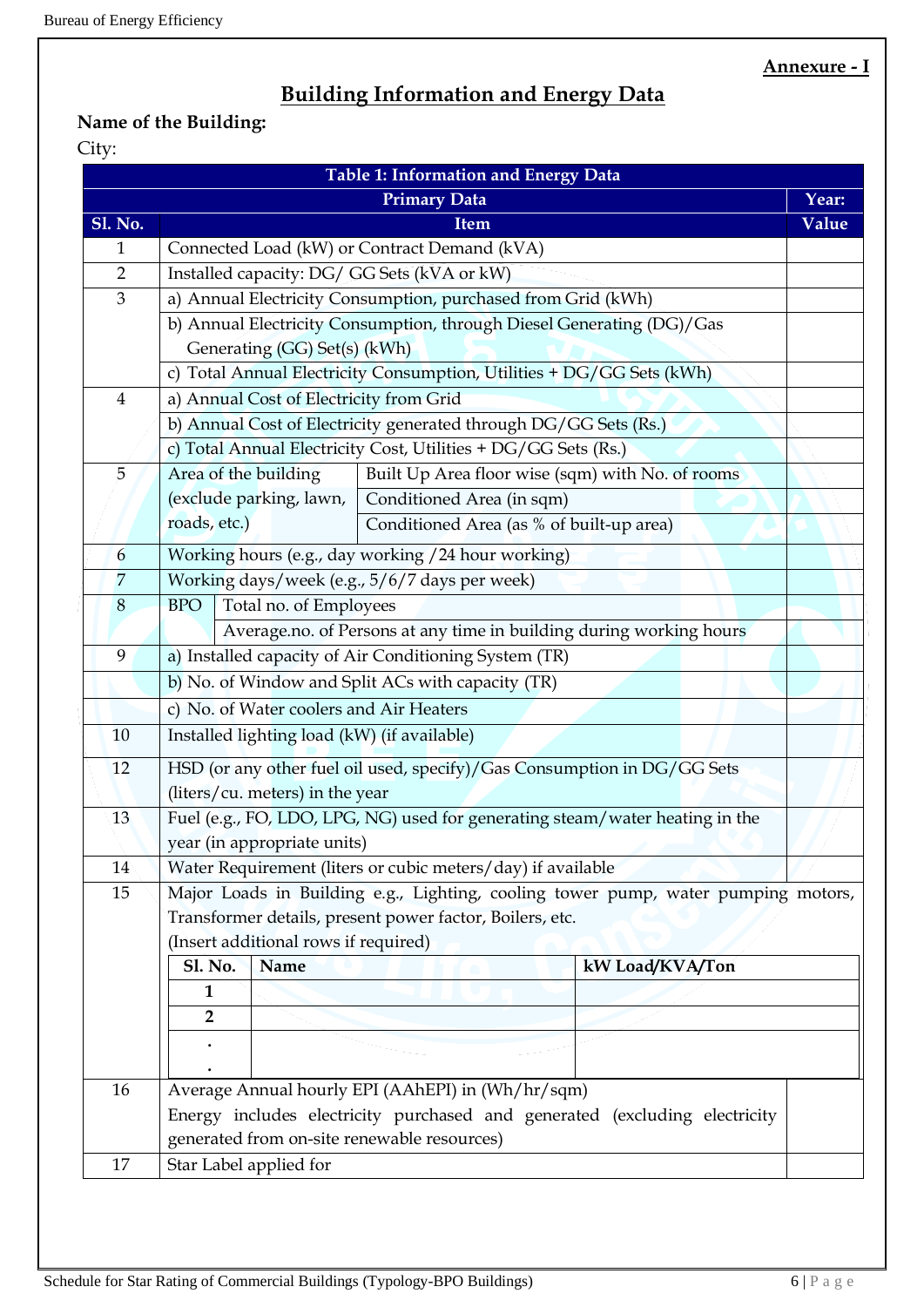| Table 2: Details of Major Lighting Inventory |                                                |  |                        |                 |                 |
|----------------------------------------------|------------------------------------------------|--|------------------------|-----------------|-----------------|
|                                              | Type and Category wise Building Connected Load |  |                        |                 |                 |
| Category                                     | <b>Type of Fittings</b>                        |  | Watts   No of Fittings | Total Load (KW) | Total Load (KW) |
| Lighting                                     |                                                |  |                        |                 |                 |
|                                              |                                                |  |                        |                 |                 |

#### **Table 3: Details of Diesel Generator sets (One Year Data)**

| <b>S. No.</b> | <b>Items</b>                | Value |
|---------------|-----------------------------|-------|
| 1.            | DG Set rating (KVA)         |       |
| 2.            | Total Units generated (kWh) |       |
| 3.            | Diesel Consumption (Ltrs.)  |       |
| 4.            | No. of hours used           |       |
| 5.            | Avg. load (kW)              |       |
| 6.            | <b>Percentage Loading</b>   |       |
| 7.            | Cost of diesel (Rs.)/ltr.   |       |

## **Table 4: Details of AC Plants**

| <b>S. No.</b> | <b>Items</b>                 | Nos.      | Individual capacity | <b>Total</b> |
|---------------|------------------------------|-----------|---------------------|--------------|
|               |                              | Installed | (TR/kW/hp)          | Capacity     |
|               | Chiller                      |           |                     |              |
| 2.            | AHU's                        |           |                     |              |
| 3.            | FCU's                        |           |                     |              |
| 4.            | <b>Cooling Tower</b>         |           |                     |              |
| 5.            | Primary Chilled water Pump   |           |                     |              |
| 6.            | Secondary Chilled water Pump |           |                     |              |
| 7.            | <b>Condenser Water Pump</b>  |           |                     |              |
| 8.            | $CT$ fan                     |           |                     |              |

#### **Table 5: Contact Details of the Organization and the Contact Person**

| <b>S. No.</b> | Organization             | <b>Details</b> |
|---------------|--------------------------|----------------|
| a)            | Name of the Organization |                |
| $\mathbf{b}$  | Postal Address           |                |
|               | Phone No.                |                |
|               | <b>Contact Person</b>    |                |
| a)            | Name & Designation       |                |
| b             | E-mail Address           |                |
|               | Phone Nos.               |                |

**Note:** All the communications must be sent through authorised contact person only. Building owner need to furnish the details of contact person if changed at later stage. Any outsiders/third party firm will not be sent any information related to the process.

**Declaration:** I hereby declare that the building is fully occupied for the last one year and all the above furnished information is true in all respect.

> Signature of the building owner or authorized representative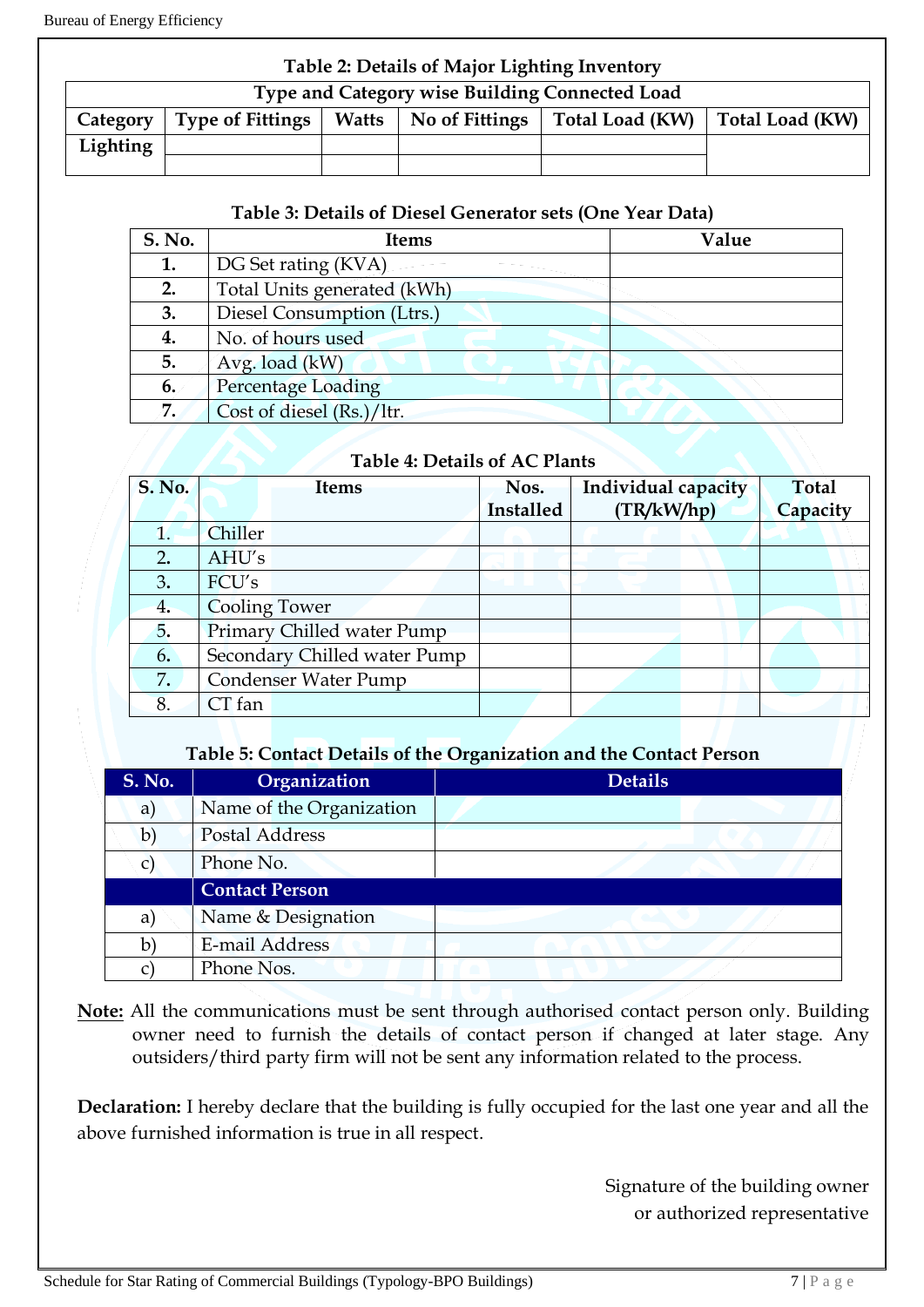#### **Annexure-II**



# **Sample Label for BPO Buildings**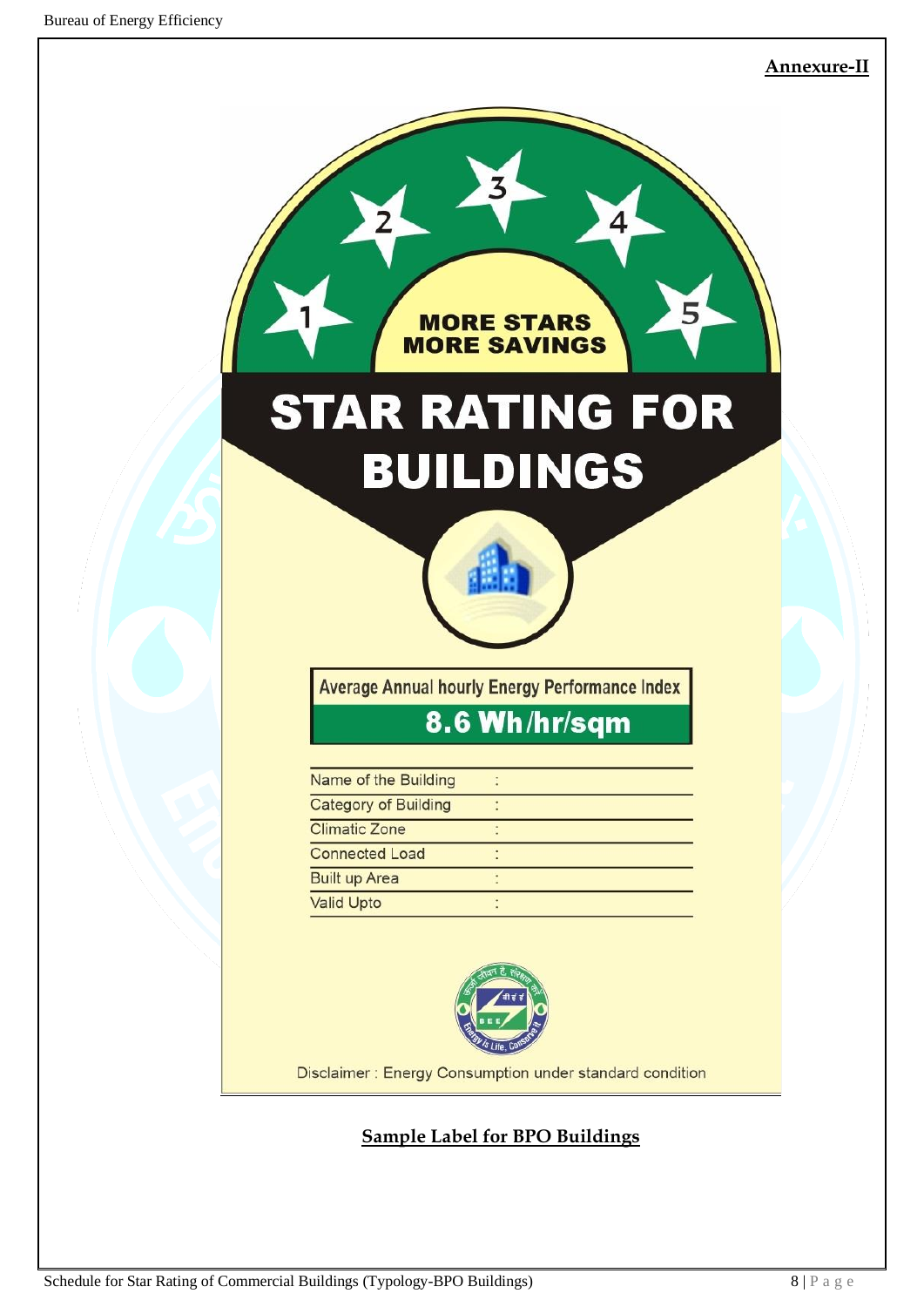### **AGREEMENT**

## **(To be printed on non-judicial stamp paper worth Rs.100/- (rupees one hundred only))**

**Agreement between the Bureau of Energy Efficiency, a statutory body under the Ministry of Power and** Building owner(s)/authorized representative **under the "BEE Star Rating of Commercial Buildings"**.

Whereas the Bureau of Energy Efficiency, Ministry of Power (hereinafter referred to as the Bureau), a statutory body established under the Energy Conservation Act 2001, (52 of 2001) with its office at "Bureau of Energy Efficiency, 4<sup>th</sup> Floor, Sewa Bhawan, R. K. Puram, New Delhi-66" has launched a scheme for **BEE Star Rating of Commercial Buildings"**.

Whereas M/s (Building owner(s)/authorized representative**)** having its registered office at (full address) has agreed to participate under the **"BEE Star Rating of Commercial Buildings"**  (hereinafter referred to as the user of label)

Now therefore, the parties hereto mutually agree as follows:

#### **1. General**

### **1.1 Commencement and duration**

**1.1.1** The agreement shall be valid for a period of three years commencing from the date it is signed or until Notification under ----------of the Energy Conservation Act 2001 issued by the Central Government, whichever is earlier.

### **1.2 Objective**

The main objective of this Agreement is that both the parties to the Agreement shall work together to implement the scheme for **"BEE Star Rating of Commercial Buildings"** in accordance with the details of the Scheme as attached.

### **1.3 Use of energy efficiency label**

**1.3.1** The label is being promoted by the Bureau. The use of the label is assigned to M/s (Building owner(s)/authorized representative) for achieving the objective defined in Article 1.2 of this Agreement.

**1.3.2** Format for submitting Building Information and Energy Data details is enclosed as **Annexure-I.** Average Annual hourly EPI (AAhEPI) in Wh/hr/m<sup>2</sup> will be considered in rating the BPO buildings.

**1.3.2** The user of label is solely responsible for the adherence to the specification of the label prescribed by BEE (as enclosed at **Annexure II**), and the authenticity of the documents submitted.